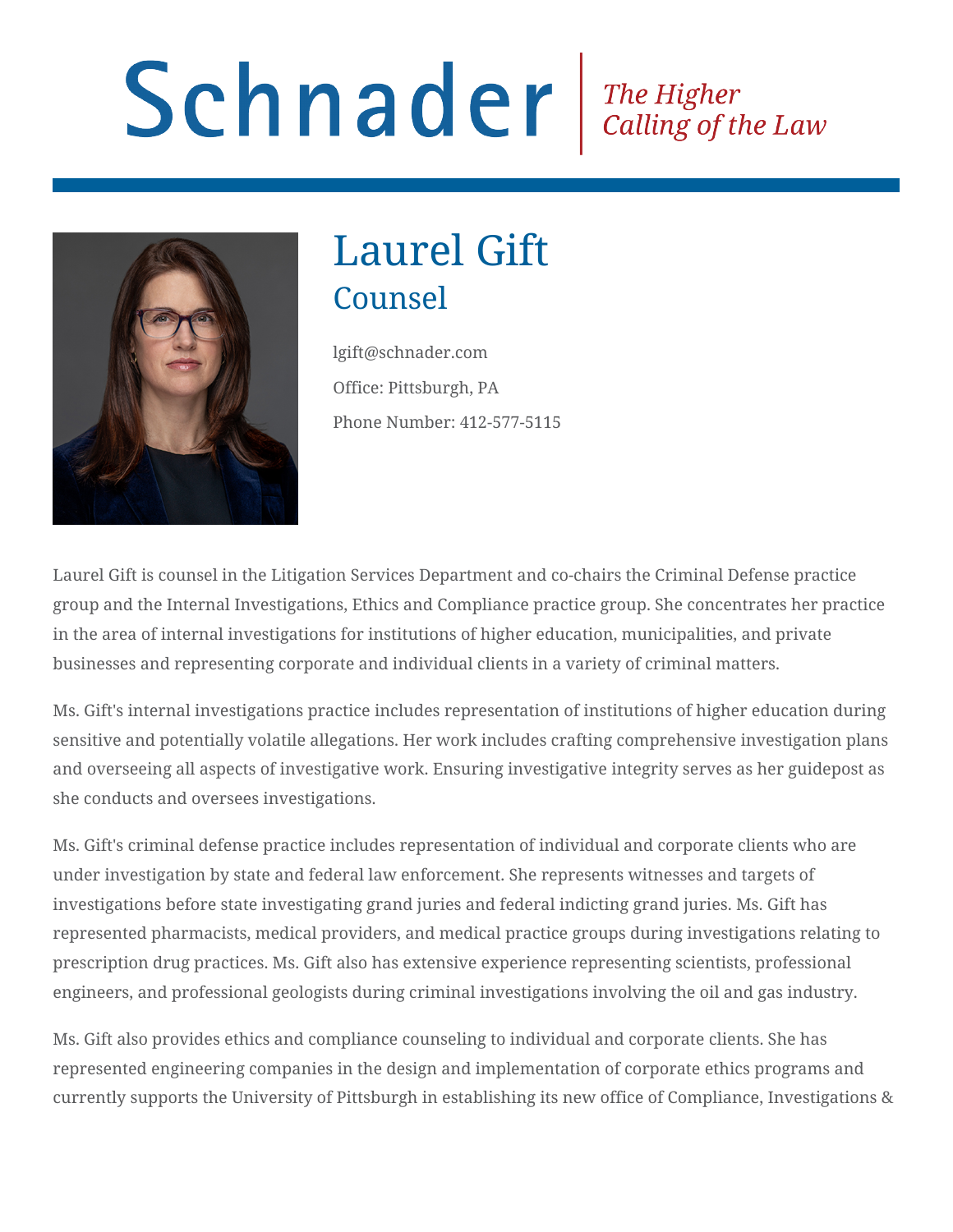Ethics. She has counseled individuals under investigation by the Pennsylvania State Ethics Commission and state licensing boards.

Ms. Gift is a Certified Information Privacy Professional who serves as Privacy Officer to a large public university. Ms. Gift has been instrumental in revising HIPAA policies and implementing an institution-wide privacy compliance program, which includes compliance with FERPA, HIPPA, GLBA, GDPR, and the Red Flags Rule.

Before entering private practice, Ms. Gift served as a Senior Deputy Attorney General for the Pennsylvania Office of Attorney General and as an Assistant District Attorney in Allegheny County, Pennsylvania.

# Representative Matters

- Represented large international labor union during federal grand jury investigation, conducting internal investigation of over 15 areas of concerns. The successful completion of these investigations allowed Union leaders to make significant operational decisions and improve upon existing policies and practices.
- Conducted an internal investigation for a large public university arising out of misconduct in an athletics program, which positioned the university to respond, make public comment when appropriate, and effect positive change.
- Successfully represented witnesses and targets of a statewide investigation of the failure to report and respond to child abuse by religious organizations. Provide counsel to high-ranking cleric during ongoing internal inquiry concerning allegations of financial mismanagement and other improprieties.
- Represented the dean of a mid-size public university during a joint investigation by the PA State Ethics Commission and Office of Attorney General, which resulted in the conclusion of both investigations without legal action.
- Represented individual and corporate tax payers during a criminal IRS investigation for under reporting and failing to report income, which resulted in the closure of the investigation without criminal charges or civil penalties.
- Conducted an internal investigation for a small church relating to allegations of sexual misconduct with minors. The comprehensive investigation allowed church leaders to make critical employment decisions, improve upon existing policies, and document their efforts to protect children.
- Conducted an internal investigation for a college concerning allegations of sexual misconduct by former personnel, which positioned the university to respond effectively, document its response, and ensure that its students were adequately protected.
- Conduct internal investigations for municipal school districts in Western Pennsylvania in response to allegations ranging from teacher misconduct with students to waste, fraud and abuse. Investigations positioned local school district to effectively and decisively respond to allegations.
- Successfully represented individual witnesses and employees of a large public university during criminal investigations of fraternity hazing.
- Implement code of business ethics for national engineering firm, which positioned the client to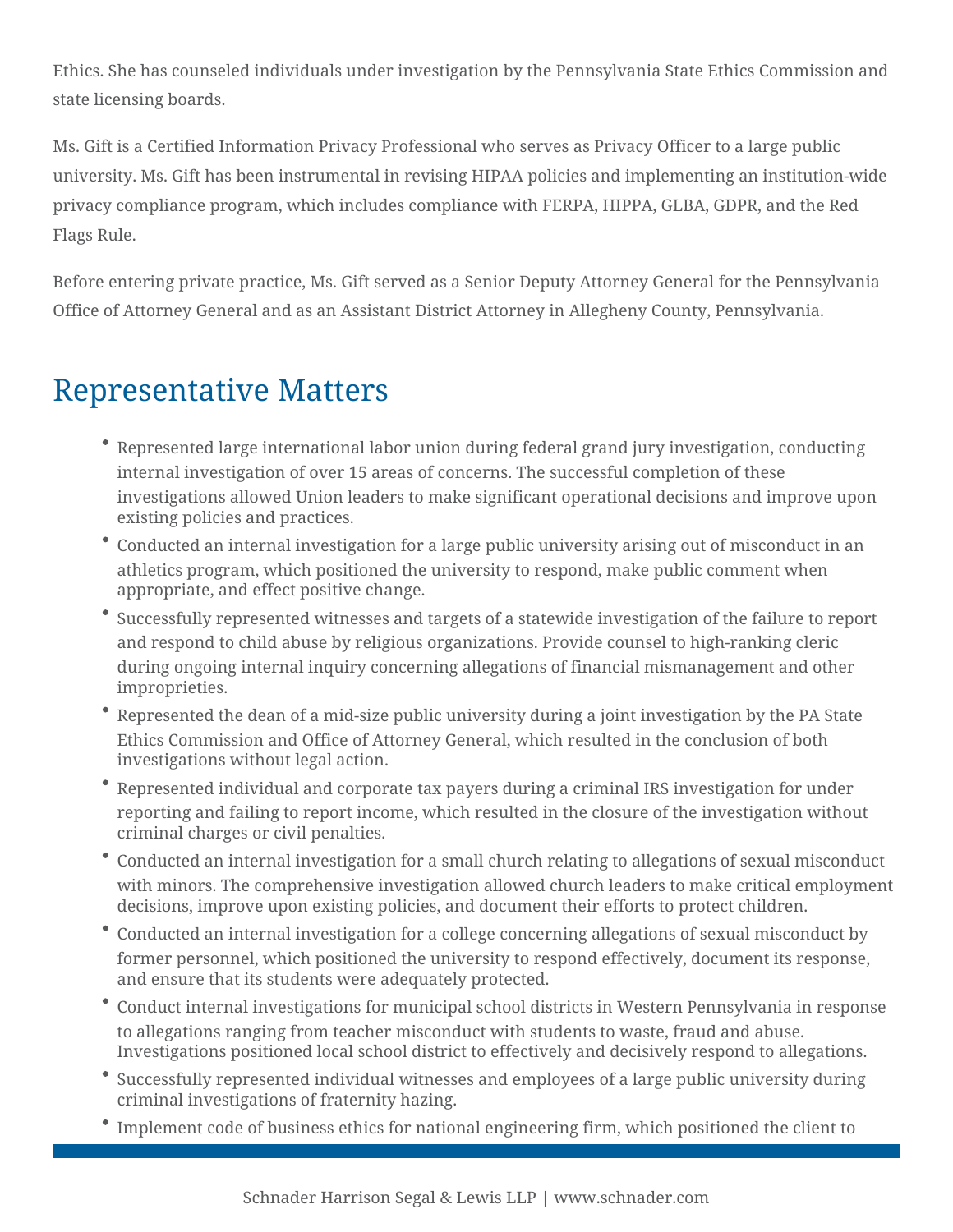# Community and Pro Bono

Ms. Gift's community and pro bono focus is on criminal justice reform and access to justice. She represented a juvenile life prisoner seeking a new sentence following the *Miller* and *Montgomery* decisions and is now working toward a request for commutation. She also works with the Innocence Project in raising claims of actual innocence.

- State Board of Directors, Pennsylvania Association of Criminal Defense Lawyers
- Chairperson, Allegheny County Chapter, Pennsylvania Association of Criminal Defense Lawyers
- Member, Criminal Justice Act Panel for the U.S. District Court of Western Pennsylvania
- Member, Fellows Program, Allegheny County Bar Foundation
- The Himalayan Institute, Certified Yoga Instructor, 2004-present
- Steel City Boxing Association, Volunteer, 2012-2015
- The Sprout Fund, Advisory Board Member, 2004-2008

# Education

- Hastings College of the Law, J.D., 2000
- University of California, Santa Cruz, B.A., Legal Studies and Environmental Studies, 1997

# Bar Admissions

Pennsylvania, 2001

#### Court Admissions

- U.S. Court of Appeals for the Third Circuit
- U.S. District Court for the Western District of Pennsylvania
- U.S. District Court for the Eastern District of Pennsylvania
- U.S. District Court for the Middle District of Pennsylvania
- U.S. District Court for the Northern District of Ohio

#### Professional Affiliations